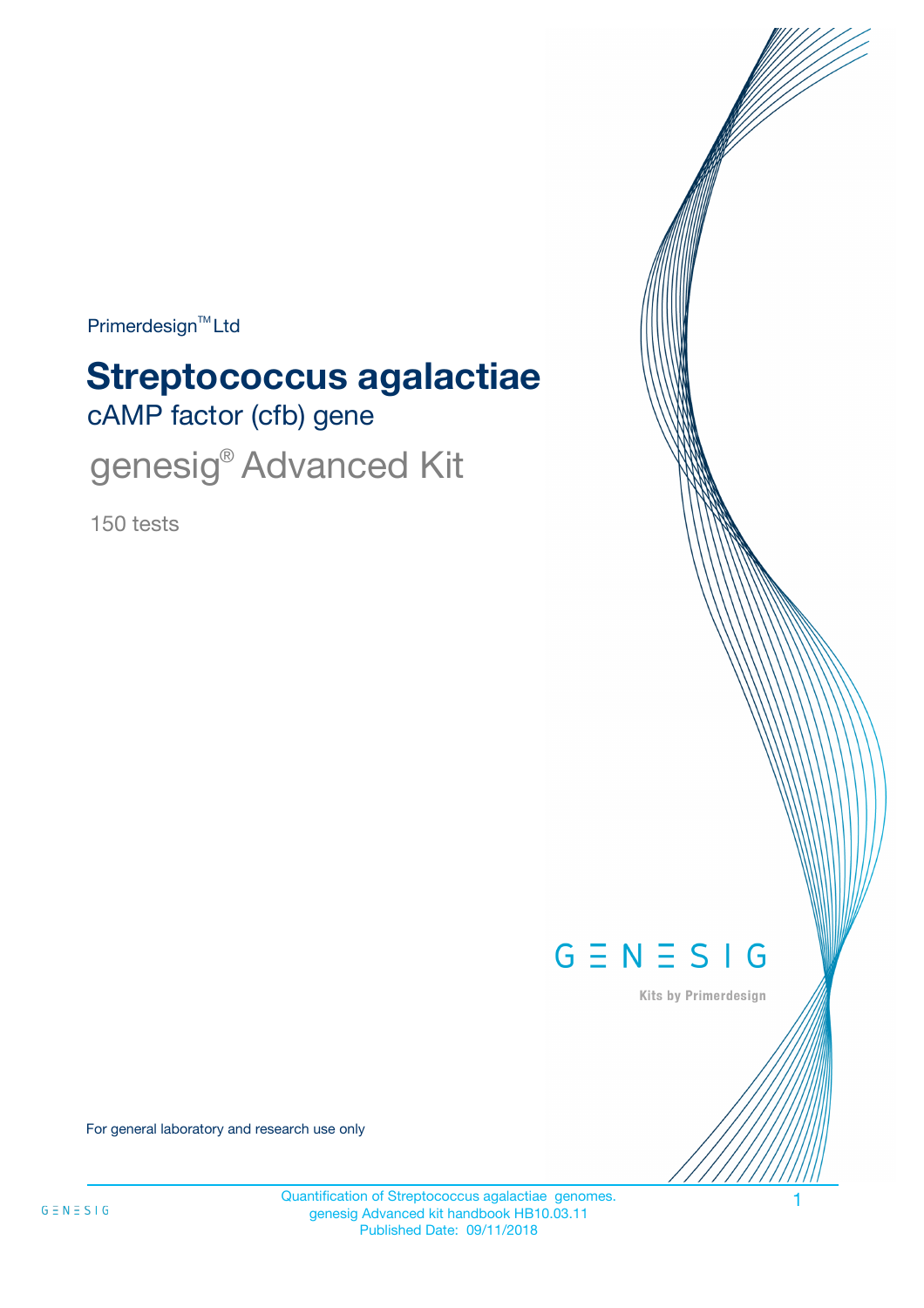## Introduction to Streptococcus agalactiae

Streptococcus is a genus of non-motile, Gram-negative bacteria which are characteristically round or oval in shape and are usually found in pairs or chains. Species within this genus have genomes of around 2Mbp in length.

Streptococci infections are divided into one of several groups, of which groups A and B are the

most significant, causing the most devastating human diseases.

Group B infections cause illness in people with weakened immune systems including pregnant women, new born babies and the elderly. In most cases, the bacteria can be found in the gastrointestinal, urinary or genital tract but do not cause symptoms unless they infect the blood stream.

In new-born babies, early-onset Group B streptococcus (GBS) infections result in poor feeding, lethargy and low blood pressure which can be fatal in around 12% of cases. Late onset GBS is classified as when symptoms are shown more than 2 days after birth and account for only 10% of the GBS cases in new born babies. Late onset infections usually result in meningitis with septicemia.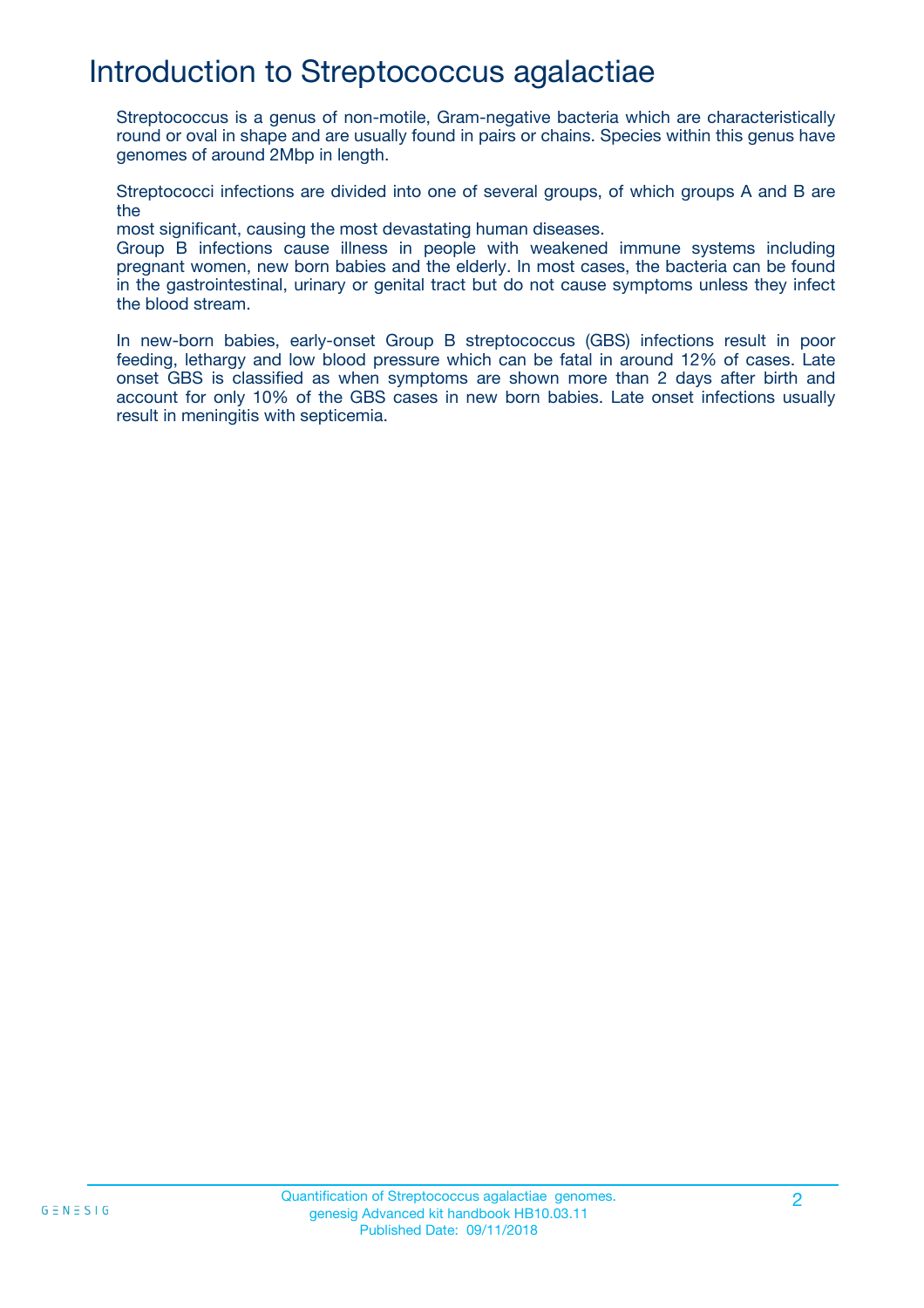# **Specificity**

The Primerdesign genesig Kit for Streptococcus agalactiae (S.agalactiae) genomes is designed for the in vitro quantification of S.agalactiae genomes. The kit is designed to have a broad detection profile. Specifically, the primers represent 100% homology with over 95% of the NCBI database reference sequences available at the time of design.

The dynamics of genetic variation means that new sequence information may become available after the initial design. Primerdesign periodically reviews the detection profiles of our kits and when required releases new versions.

The primer and probe share 100% homology with over 95% of reference sequences in the NCBI database at the time of product launch.

If you require further information, or have a specific question about the detection profile of this kit then please send an e.mail to enquiry@primerdesign.co.uk and our bioinformatics team will answer your question.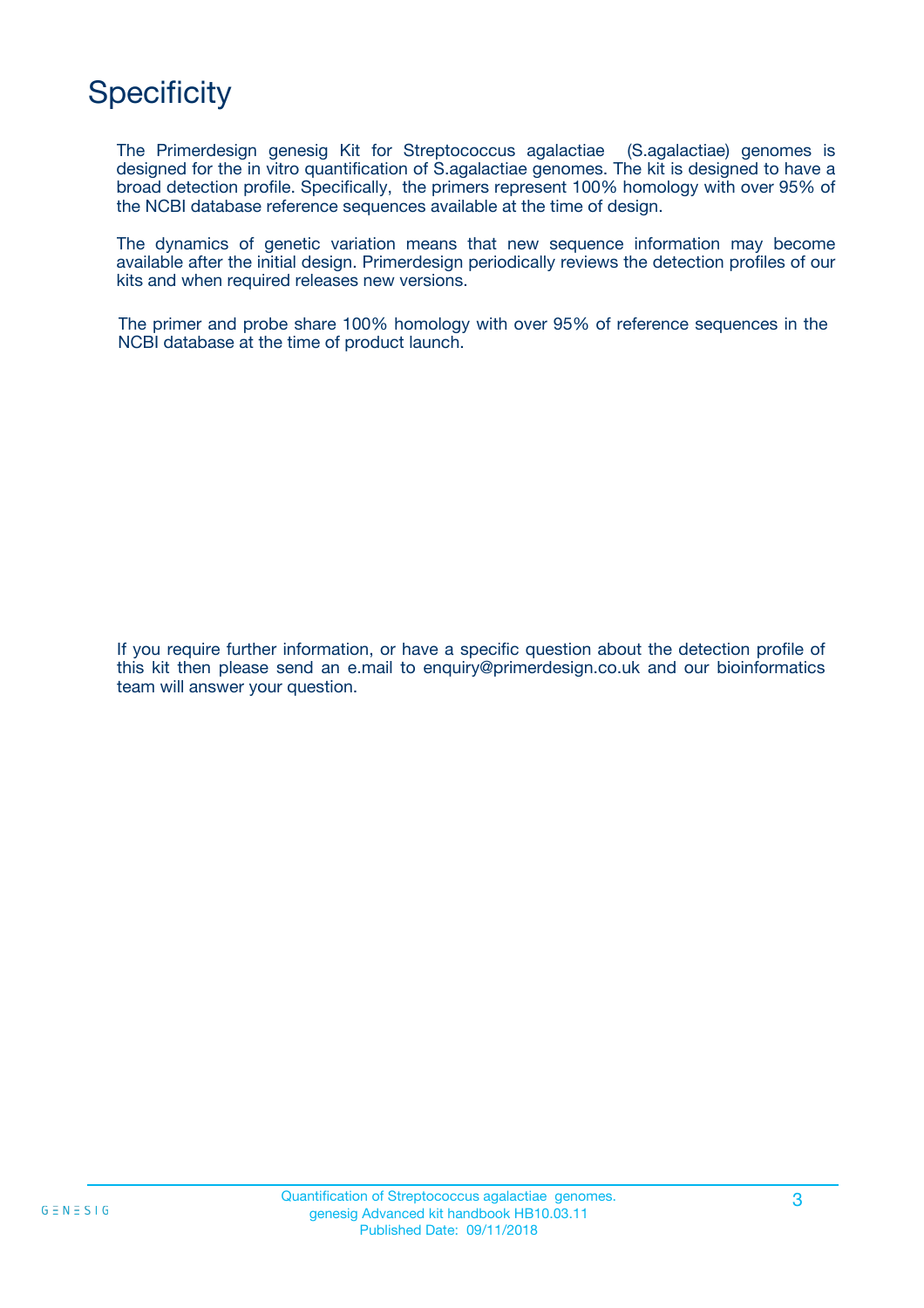## Kit contents

- **S.agalactiae specific primer/probe mix (150 reactions BROWN)** FAM labelled
- **S.agalactiae positive control template (for Standard curve RED)**
- **Internal extraction control primer/probe mix (150 reactions BROWN)** VIC labelled as standard
- **Internal extraction control DNA (150 reactions BLUE)**
- **Endogenous control primer/probe mix (150 reactions BROWN)** FAM labelled
- **RNase/DNase free water (WHITE)** for resuspension of primer/probe mixes
- **Template preparation buffer (YELLOW)** for resuspension of internal control template, positive control template and standard curve preparation

### Reagents and equipment to be supplied by the user

#### **Real-time PCR Instrument**

#### **Extraction kit**

This kit is recommended for use with genesig Easy DNA/RNA extraction kit. However, it is designed to work well with all processes that yield high quality RNA and DNA with minimal PCR inhibitors.

#### **oasig**TM **lyophilised or Precision**®**PLUS 2X qPCR Master Mix**

This kit is intended for use with oasig or PrecisionPLUS2X qPCR Master Mix.

**Pipettors and Tips**

**Vortex and centrifuge**

#### **Thin walled 1.5 ml PCR reaction tubes**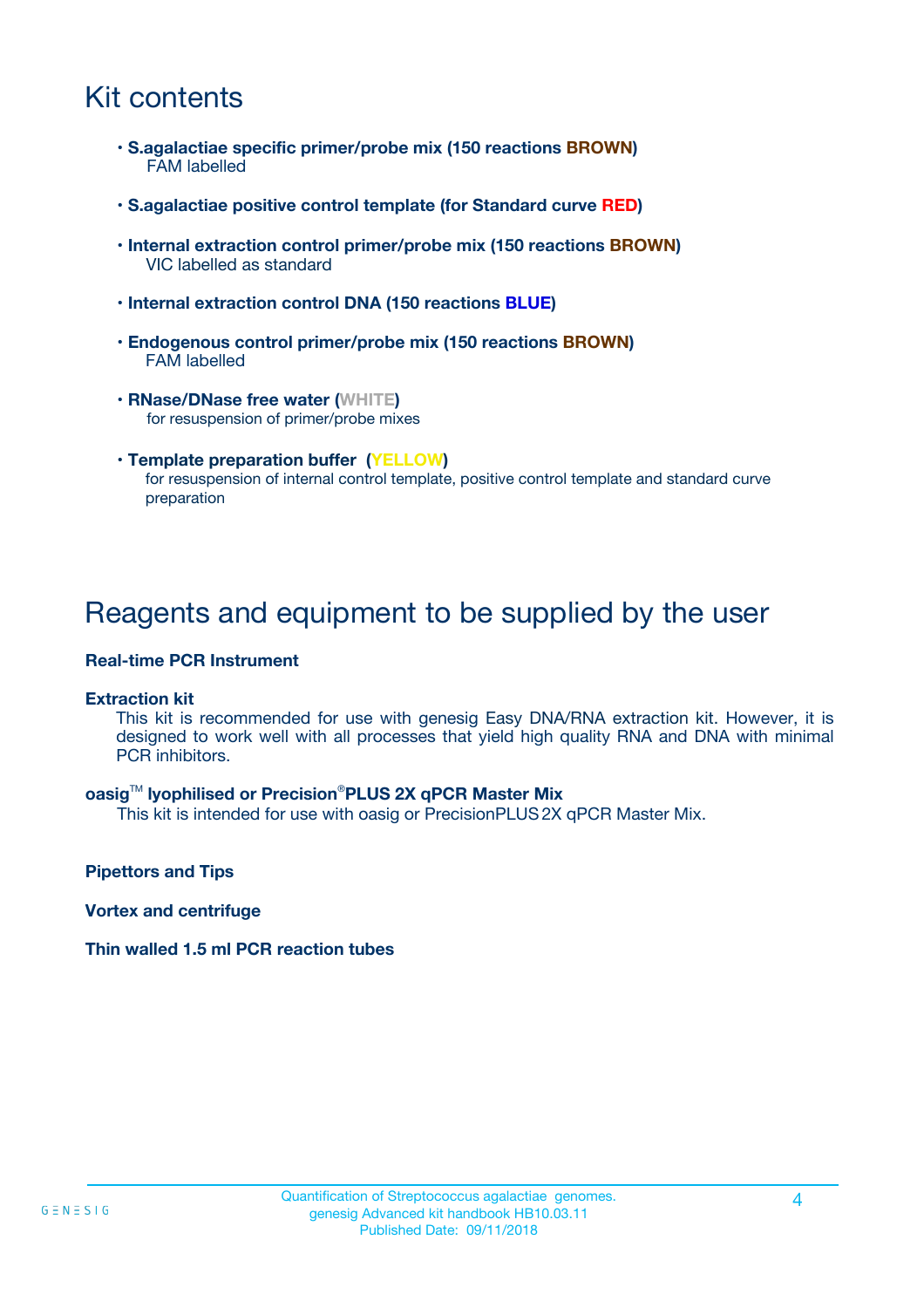### Kit storage and stability

This kit is stable at room temperature but should be stored at -20ºC on arrival. Once the lyophilised components have been resuspended they should not be exposed to temperatures above -20°C for longer than 30 minutes at a time and unnecessary repeated freeze/thawing should be avoided. The kit is stable for six months from the date of resuspension under these circumstances.

If a standard curve dilution series is prepared this can be stored frozen for an extended period. If you see any degradation in this serial dilution a fresh standard curve can be prepared from the positive control.

Primerdesign does not recommend using the kit after the expiry date stated on the pack.

### Suitable sample material

All kinds of sample material suited for PCR amplification can be used. Please ensure the samples are suitable in terms of purity, concentration, and DNA integrity (An internal PCR control is supplied to test for non specific PCR inhibitors). Always run at least one negative control with the samples. To prepare a negative-control, replace the template DNA sample with RNase/DNase free water.

### Dynamic range of test

Under optimal PCR conditions genesig S.agalactiae detection kits have very high priming efficiencies of >95% and can detect less than 100 copies of target template.

### Notices and disclaimers

This product is developed, designed and sold for research purposes only. It is not intended for human diagnostic or drug purposes or to be administered to humans unless clearly expressed for that purpose by the Food and Drug Administration in the USA or the appropriate regulatory authorities in the country of use. During the warranty period Primerdesign genesig detection kits allow precise and reproducible data recovery combined with excellent sensitivity. For data obtained by violation to the general GLP guidelines and the manufacturer's recommendations the right to claim under guarantee is expired. PCR is a proprietary technology covered by several US and foreign patents. These patents are owned by Roche Molecular Systems Inc. and have been sub-licensed by PE Corporation in certain fields. Depending on your specific application you may need a license from Roche or PE to practice PCR. Additional information on purchasing licenses to practice the PCR process may be obtained by contacting the Director of Licensing at Roche Molecular Systems, 1145 Atlantic Avenue, Alameda, CA 94501 or Applied Biosystems business group of the Applera Corporation, 850 Lincoln Centre Drive, Foster City, CA 94404. In addition, the 5' nuclease assay and other homogeneous amplification methods used in connection with the PCR process may be covered by U.S. Patents 5,210,015 and 5,487,972, owned by Roche Molecular Systems, Inc, and by U.S. Patent 5,538,848, owned by The Perkin-Elmer Corporation.

## Trademarks

Primerdesign™ is a trademark of Primerdesign Ltd.

genesig $^\circledR$  is a registered trademark of Primerdesign Ltd.

The PCR process is covered by US Patents 4,683,195, and 4,683,202 and foreign equivalents owned by Hoffmann-La Roche AG. BI, ABI PRISM® GeneAmp® and MicroAmp® are registered trademarks of the Applera Genomics (Applied Biosystems Corporation). BIOMEK® is a registered trademark of Beckman Instruments, Inc.; iCycler™ is a registered trademark of Bio-Rad Laboratories, Rotor-Gene is a trademark of Corbett Research. LightCycler™ is a registered trademark of the Idaho Technology Inc. GeneAmp®, TaqMan® and AmpliTaqGold® are registered trademarks of Roche Molecular Systems, Inc., The purchase of the Primerdesign™ reagents cannot be construed as an authorization or implicit license to practice PCR under any patents held by Hoffmann-LaRoche Inc.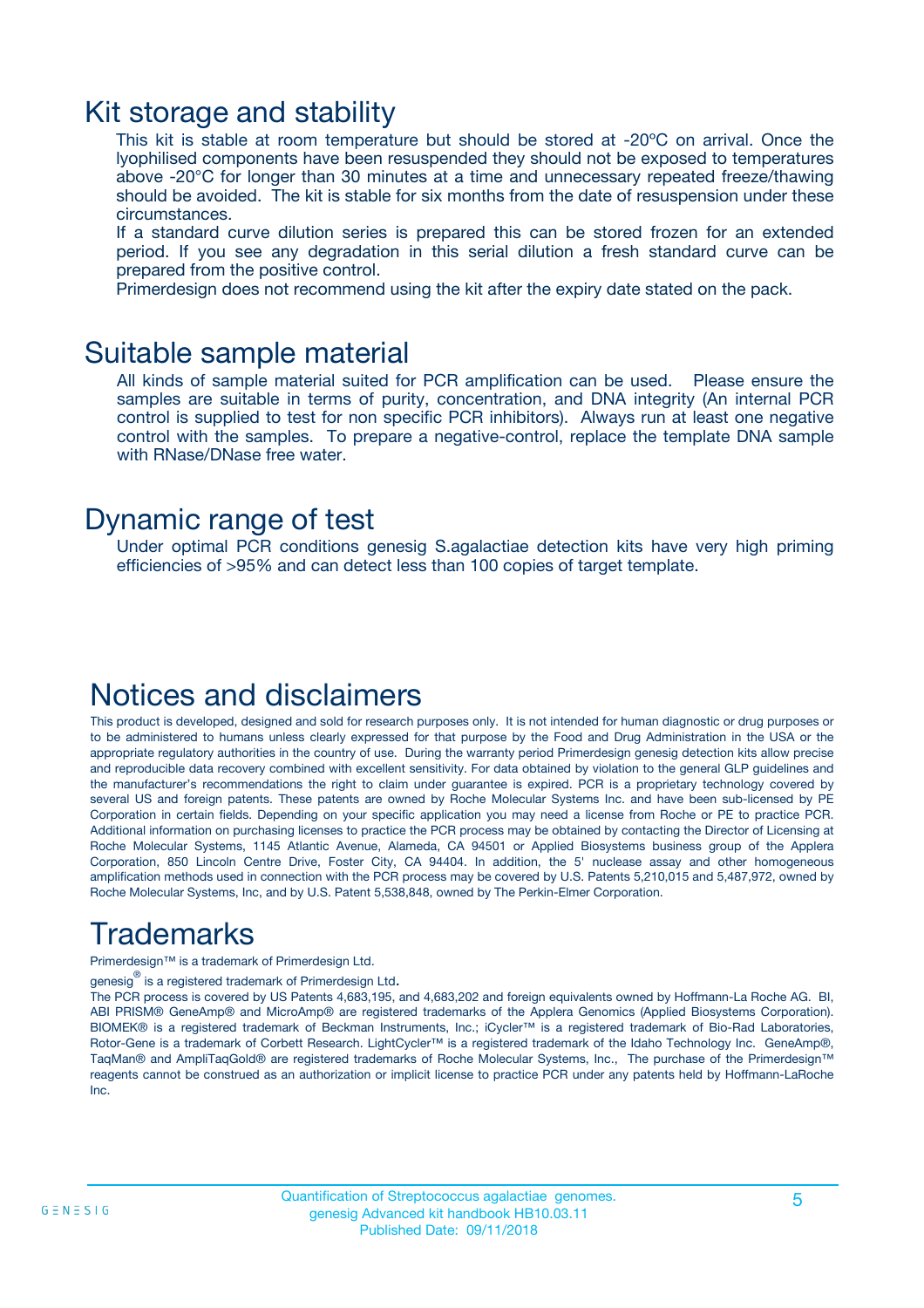### Principles of the test

#### **Real-time PCR**

A S.agalactiae specific primer and probe mix is provided and this can be detected through the FAM channel.

The primer and probe mix provided exploits the so-called TaqMan® principle. During PCR amplification, forward and reverse primers hybridize to the S.agalactiae DNA. A fluorogenic probe is included in the same reaction mixture which consists of a DNA probe labeled with a 5`-dye and a 3`-quencher. During PCR amplification, the probe is cleaved and the reporter dye and quencher are separated. The resulting increase in fluorescence can be detected on a range of qPCR platforms.

#### **Positive control**

For copy number determination and as a positive control for the PCR set up, the kit contains a positive control template. This can be used to generate a standard curve of S.agalactiae copy number / Cq value. Alternatively the positive control can be used at a single dilution where full quantitative analysis of the samples is not required. Each time the kit is used, at least one positive control reaction must be included in the run. A positive result indicates that the primers and probes for detecting the target S.agalactiae gene worked properly in that particular experimental scenario. If a negative result is obtained the test results are invalid and must be repeated. Care should be taken to ensure that the positive control does not contaminate any other kit component which would lead to false-positive results. This can be achieved by handling this component in a Post PCR environment. Care should also be taken to avoid cross-contamination of other samples when adding the positive control to the run. This can be avoided by sealing all other samples and negative controls before pipetting the positive control into the positive control well.

#### **Negative control**

To validate any positive findings a negative control reaction should be included every time the kit is used. For this reaction the RNase/DNase free water should be used instead of template. A negative result indicates that the reagents have not become contaminated while setting up the run.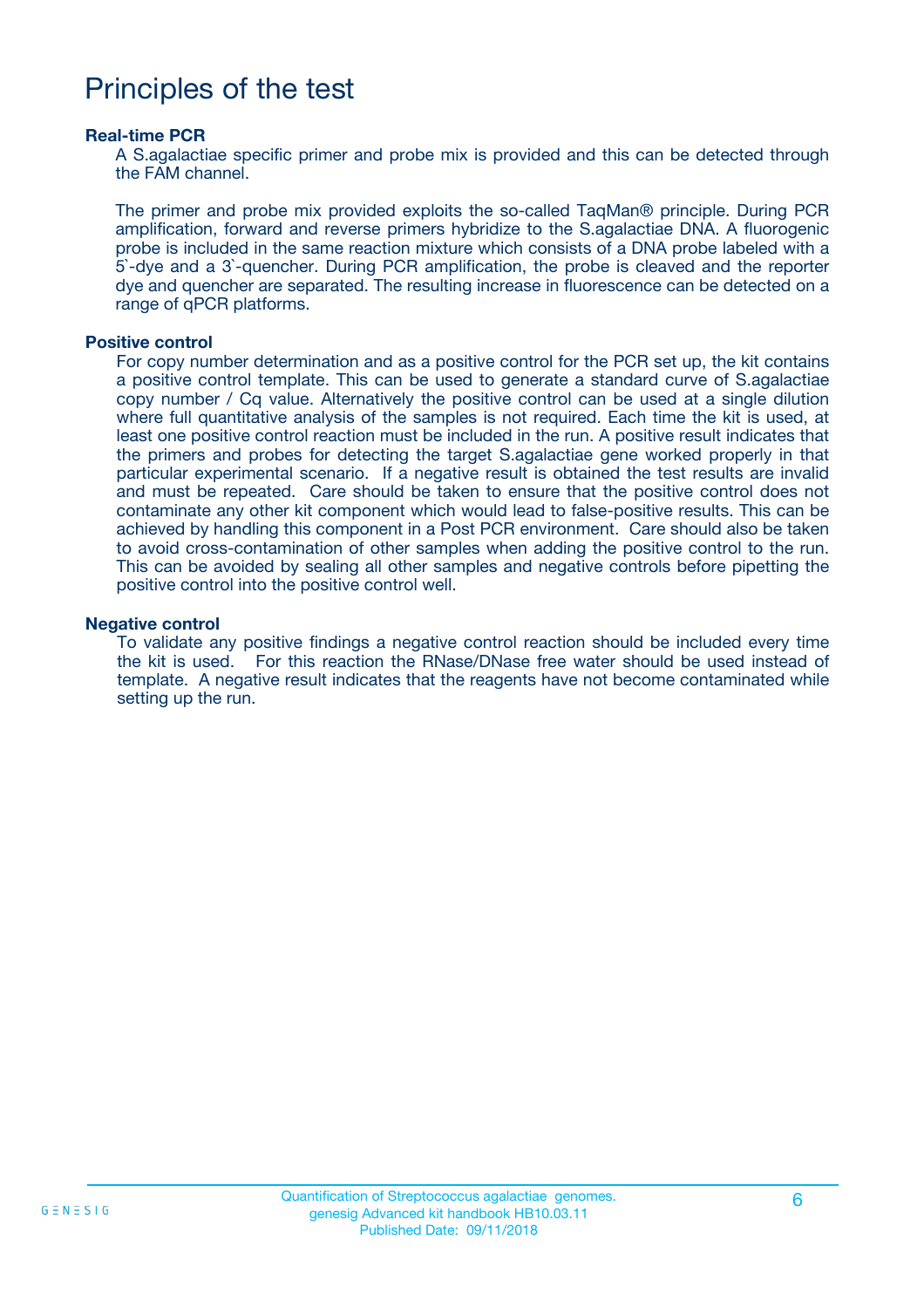#### **Internal DNA extraction control**

When performing DNA extraction, it is often advantageous to have an exogenous source of DNA template that is spiked into the lysis buffer. This control DNA is then co-purified with the sample DNA and can be detected as a positive control for the extraction process. Successful co-purification and qPCR for the control DNA also indicates that PCR inhibitors are not present at a high concentration.

A separate primer and probe mix are supplied with this kit to detect the exogenous DNA using qPCR. The primers are present at PCR limiting concentrations which allows multiplexing with the target sequence primers. Amplification of the control DNA does not interfere with detection of the S.agalactiae target DNA even when present at low copy number. The Internal control is detected through the VIC channel and gives a Cq value of 28+/-3.

#### **Endogenous control**

To confirm extraction of a valid biological template, a primer and probe mix is included to detect an endogenous gene. Detection of the endogenous control is through the FAM channel and it is NOT therefore possible to perform a multiplex with the S.agalactiae primers. A poor endogenous control signal may indicate that the sample did not contain sufficient biological material.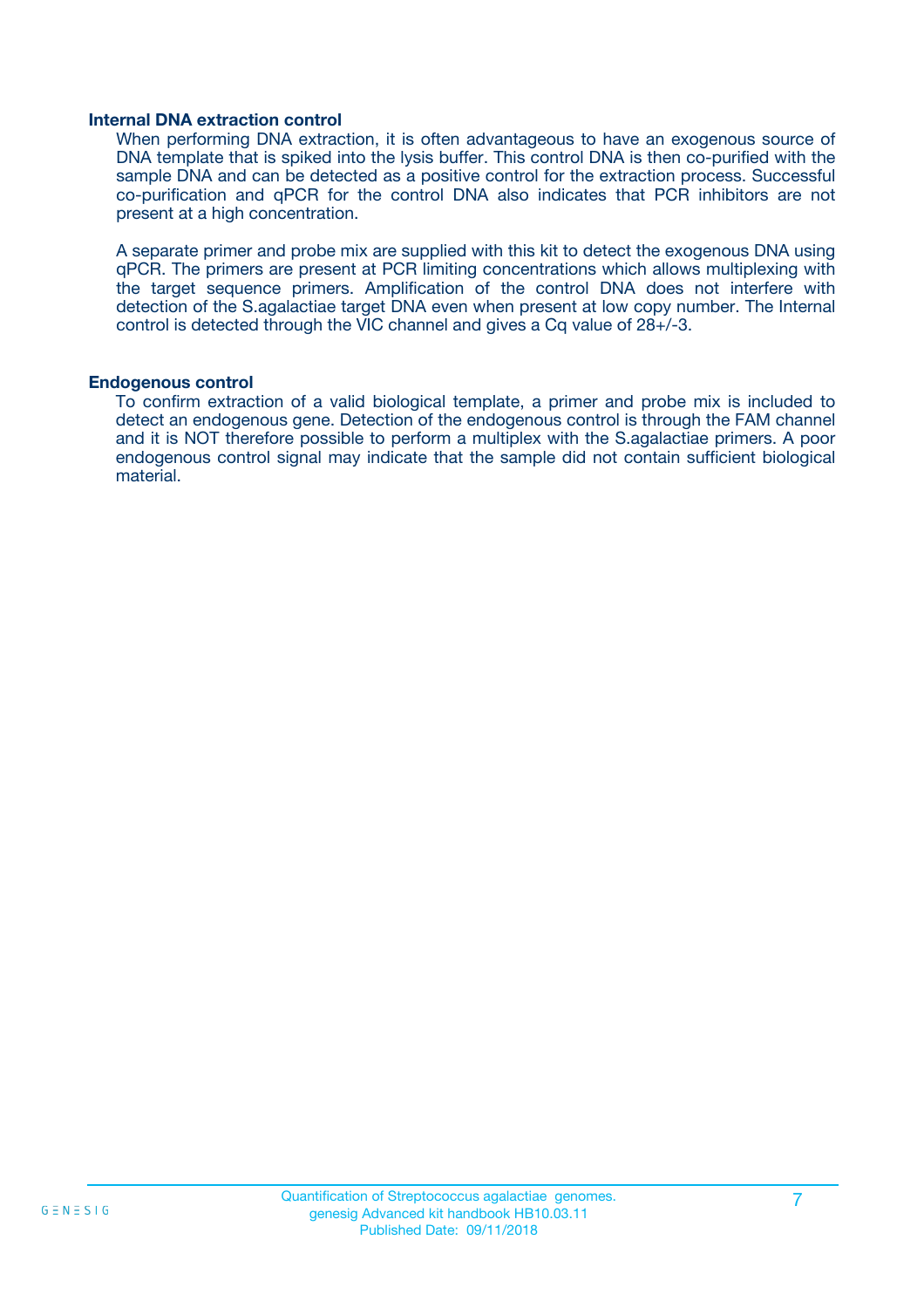### Resuspension protocol

To minimize the risk of contamination with foreign DNA, we recommend that all pipetting be performed in a PCR clean environment. Ideally this would be a designated PCR lab or PCR cabinet. Filter tips are recommended for all pipetting steps.

- **1. Pulse-spin each tube in a centrifuge before opening.** This will ensure lyophilised primer and probe mix is in the base of the tube and is not spilt upon opening the tube.
- **2. Resuspend the primer/probe mixes in the RNase/DNase free water supplied, according to the table below:**

To ensure complete resuspension, vortex each tube thoroughly.

| Component - resuspend in water                       |          |  |
|------------------------------------------------------|----------|--|
| <b>Pre-PCR pack</b>                                  |          |  |
| S.agalactiae primer/probe mix (BROWN)                | $165$ µl |  |
| Internal extraction control primer/probe mix (BROWN) | $165$ µl |  |
| Endogenous control primer/probe mix (BROWN)          | 165 µl   |  |

**3. Resuspend the internal control template and positive control template in the template preparation buffer supplied, according to the table below:** To ensure complete resuspension, vortex each tube thoroughly.

| Component - resuspend in template preparation buffer |  |  |  |
|------------------------------------------------------|--|--|--|
| <b>Pre-PCR heat-sealed foil</b>                      |  |  |  |
| Internal extraction control DNA (BLUE)               |  |  |  |
| <b>Post-PCR heat-sealed foil</b>                     |  |  |  |
| S.agalactiae Positive Control Template (RED) *       |  |  |  |

\* This component contains high copy number template and is a VERY significant contamination risk. It must be opened and handled in a separate laboratory environment, away from the other components.

### DNA extraction

The internal extraction control DNA can be added either to the DNA lysis/extraction buffer or to the DNA sample once it has been resuspended in lysis buffer.

**DO NOT add the internal extraction control DNA directly to the unprocessed biological sample as this will lead to degradation and a loss in signal.**

- **1. Add 4µl of the Internal extraction control DNA (BLUE) to each sample in DNA lysis/extraction buffer per sample.**
- **2. Complete DNA extraction according to the manufacturers protocols.**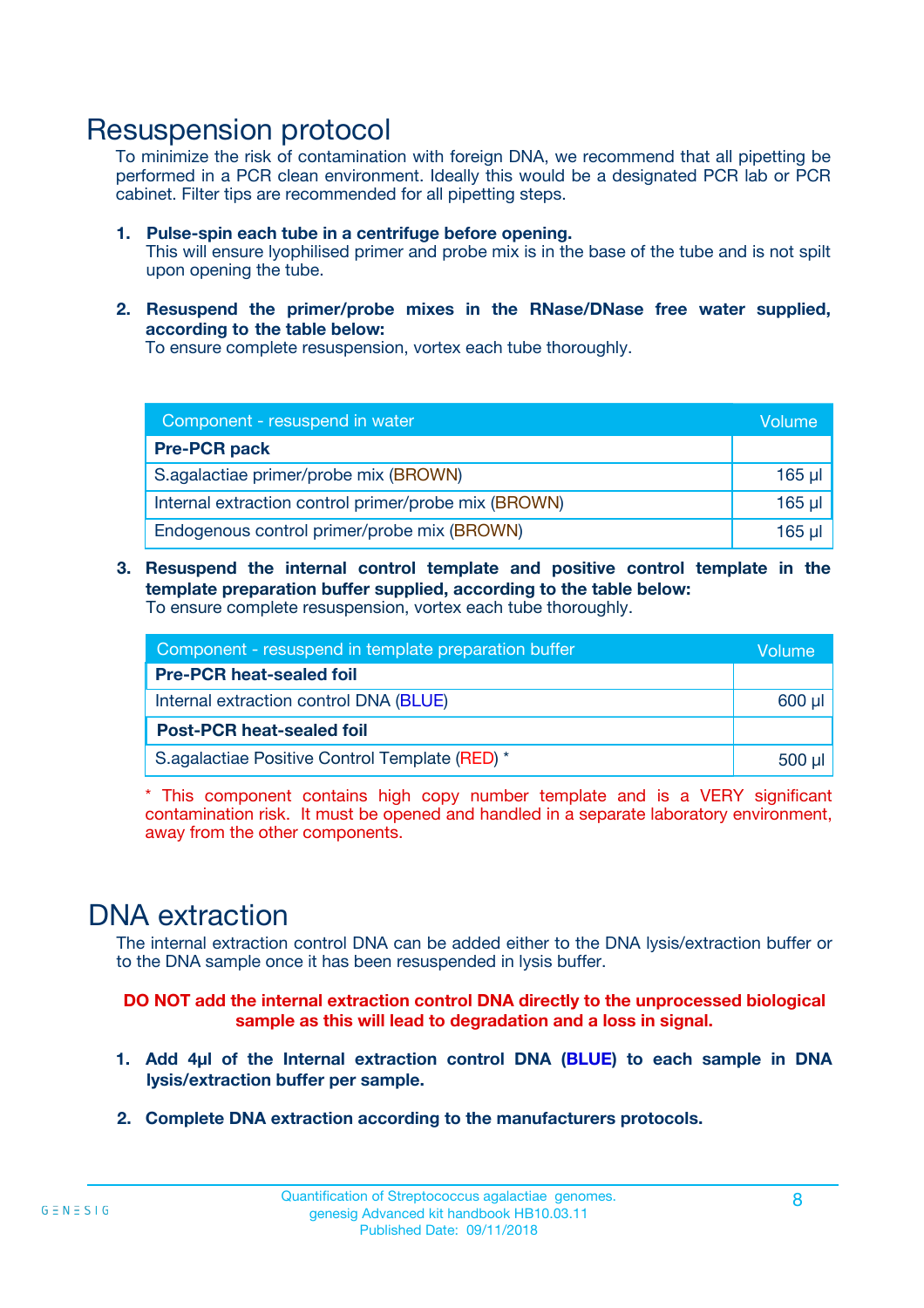# qPCR detection protocol

**1. For each DNA sample prepare a reaction mix according to the table below:** Include sufficient reactions for positive and negative controls.

| Component                                            | Volume   |
|------------------------------------------------------|----------|
| oasig or PrecisionPLUS 2X qPCR Master Mix            | $10 \mu$ |
| S.agalactiae primer/probe mix (BROWN)                | 1 µI     |
| Internal extraction control primer/probe mix (BROWN) | 1 µl     |
| <b>RNase/DNase free water (WHITE)</b>                | $3 \mu$  |
| <b>Final Volume</b>                                  | 15 µl    |

**2. For each DNA sample prepare an endogenous control reaction according to the table below (Optional):**

**This control reaction will provide useful information regarding the quality of the biological sample.**

| Component                                   | Volume   |
|---------------------------------------------|----------|
| oasig or PrecisionPLUS 2X qPCR Master Mix   | $10 \mu$ |
| Endogenous control primer/probe mix (BROWN) | 1 µI     |
| <b>RNase/DNase free water (WHITE)</b>       | $4 \mu$  |
| <b>Final Volume</b>                         | 15 µl    |

- **3. Pipette 15µl of each mix into individual wells according to your qPCR experimental plate set up.**
- **4. Prepare sample DNA templates for each of your samples.**
- **5. Pipette 5µl of DNA template into each well, according to your experimental plate set up.**

For negative control wells use 5µl of RNase/DNase free water. The final volume in each well is 20ul.

**6. If a standard curve is included for quantitative analysis, prepare a reaction mix according to the table below:**

| Component                                 | Volume       |
|-------------------------------------------|--------------|
| oasig or PrecisionPLUS 2X qPCR Master Mix | 10 ul        |
| S.agalactiae primer/probe mix (BROWN)     |              |
| RNase/DNase free water (WHITE)            | 4 µl         |
| <b>Final Volume</b>                       | <u>15 µl</u> |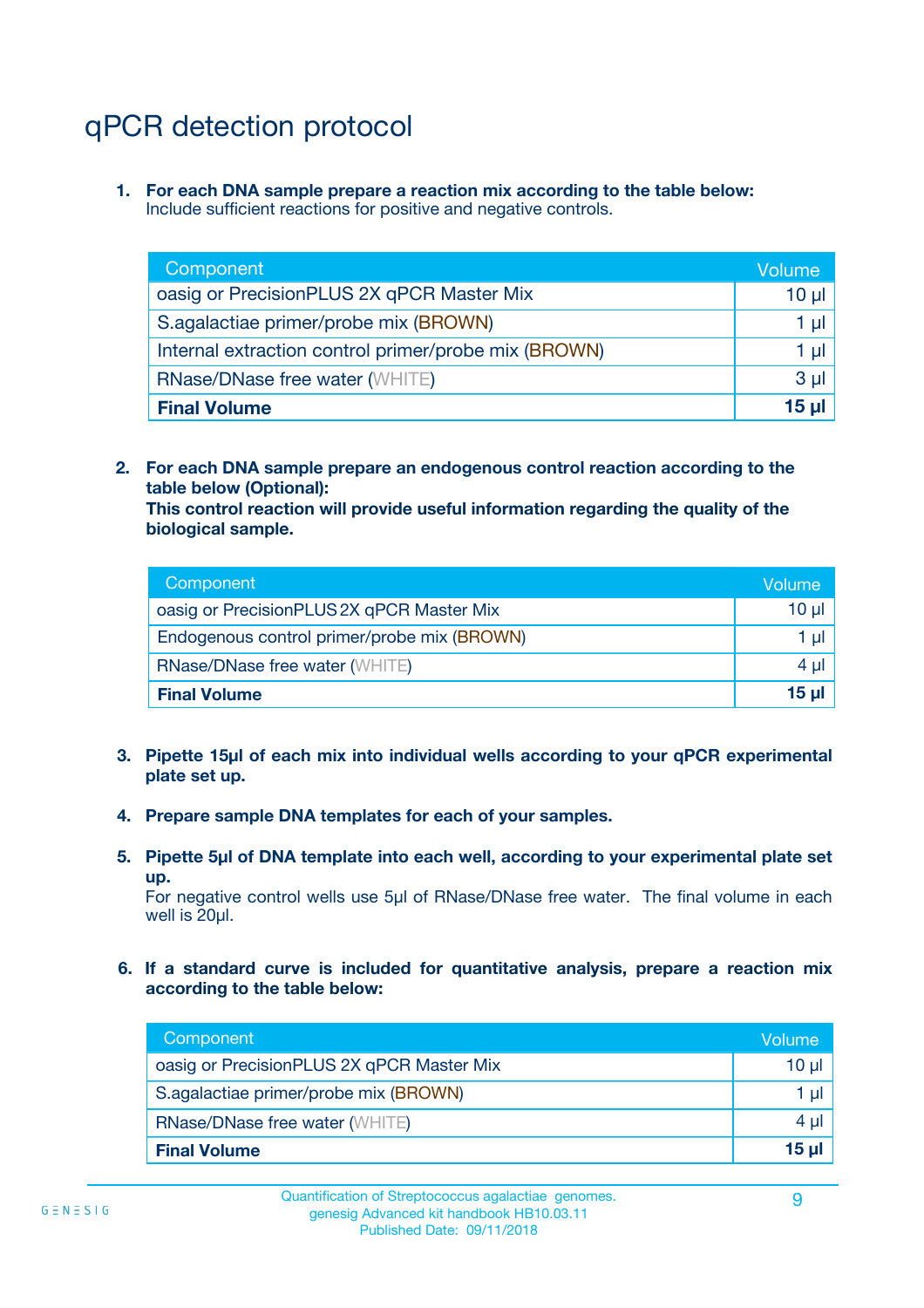#### **7. Preparation of standard curve dilution series.**

- 1) Pipette 90µl of template preparation buffer into 5 tubes and label 2-6
- 2) Pipette 10µl of Positive Control Template (RED) into tube 2
- 3) Vortex thoroughly
- 4) Change pipette tip and pipette 10µl from tube 2 into tube 3
- 5) Vortex thoroughly

Repeat steps 4 and 5 to complete the dilution series

| <b>Standard Curve</b>         | <b>Copy Number</b>     |
|-------------------------------|------------------------|
| Tube 1 Positive control (RED) | $2 \times 10^5$ per µl |
| Tube 2                        | $2 \times 10^4$ per µl |
| Tube 3                        | $2 \times 10^3$ per µl |
| Tube 4                        | $2 \times 10^2$ per µl |
| Tube 5                        | 20 per µl              |
| Tube 6                        | 2 per µl               |

**8. Pipette 5µl of standard template into each well for the standard curve according to your experimental plate set up.**

#### The final volume in each well is 20µl.

## qPCR amplification protocol

Amplification conditions using oasig or PrecisionPLUS 2X qPCR Master Mix.

|             | <b>Step</b>       | <b>Time</b>     | Temp    |
|-------------|-------------------|-----------------|---------|
|             | Enzyme activation | 2 min           | 95 °C   |
| Cycling x50 | Denaturation      | 10 <sub>s</sub> | 95 $°C$ |
|             | DATA COLLECTION * | 60 s            | 60 °C   |

\* Fluorogenic data should be collected during this step through the FAM and VIC channels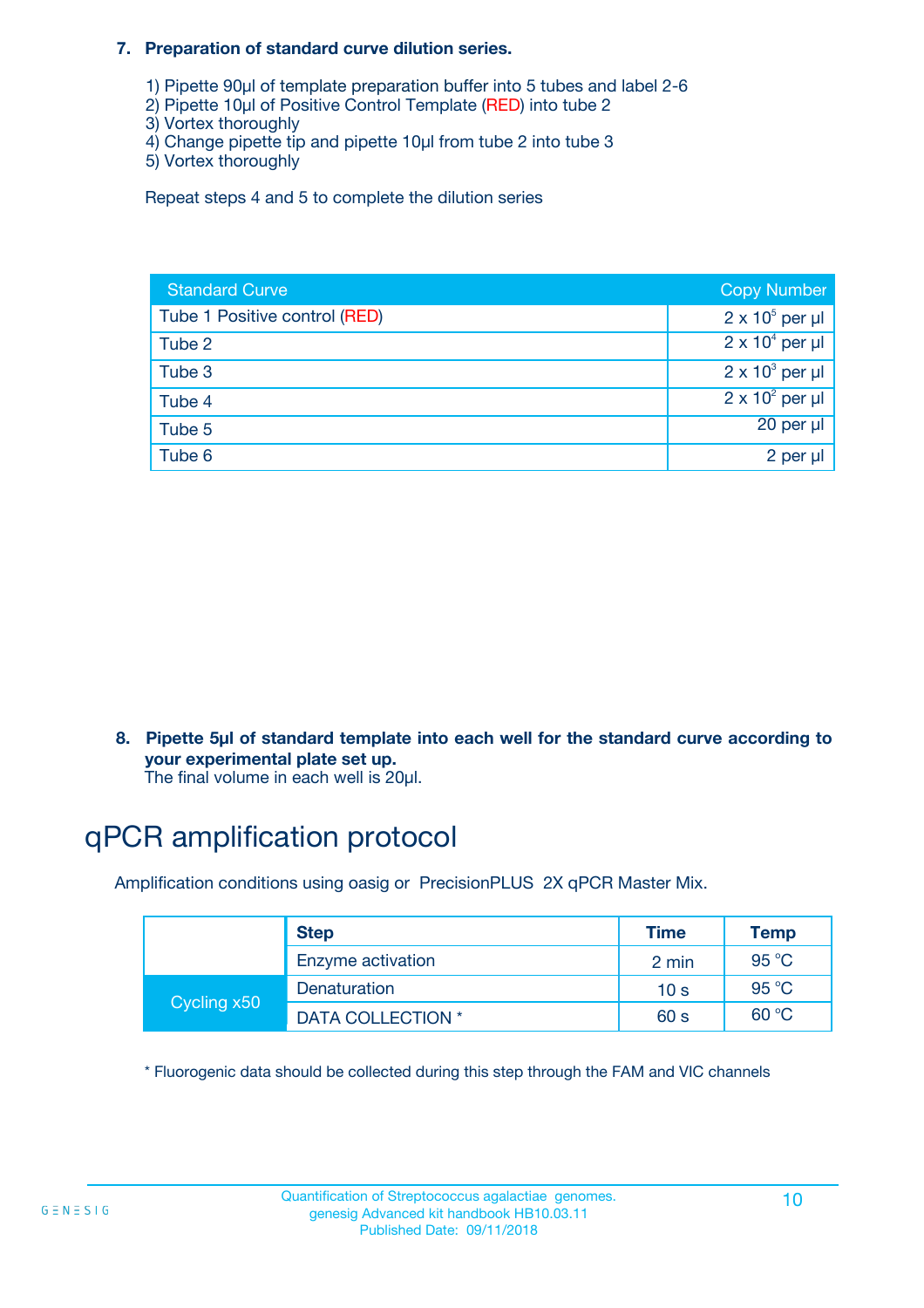# Interpretation of results

| <b>Target</b><br>(FAM) | <b>Internal</b><br>control<br>(NIC) | <b>Positive</b><br>control | <b>Negative</b><br>control | Interpretation                                                                                                  |
|------------------------|-------------------------------------|----------------------------|----------------------------|-----------------------------------------------------------------------------------------------------------------|
| $\leq 30$              | $+ 1 -$                             | ÷                          |                            | <b>POSITIVE QUANTITATIVE RESULT</b><br>calculate copy number                                                    |
| > 30                   | ٠                                   | ÷                          |                            | <b>POSITIVE QUANTITATIVE RESULT</b><br>calculate copy number                                                    |
| > 30                   |                                     | ÷                          |                            | <b>POSITIVE QUALITATIVE RESULT</b><br>do not report copy number as this<br>may be due to poor sample extraction |
|                        | ÷                                   | ÷                          |                            | <b>NEGATIVE RESULT</b>                                                                                          |
| $+ 1 -$                | $+ 1 -$                             | ÷                          | $\leq$ 35                  | <b>EXPERIMENT FAILED</b><br>due to test contamination                                                           |
| $+$ / -                | $+ 1 -$                             | ÷                          | > 35                       | $\star$                                                                                                         |
|                        |                                     | ÷                          |                            | <b>SAMPLE PREPARATION FAILED</b>                                                                                |
|                        |                                     |                            | $+$ /                      | <b>EXPERIMENT FAILED</b>                                                                                        |

Positive control template (**RED**) is expected to amplify between Cq 16 and 23. Failure to satisfy this quality control criterion is a strong indication that the experiment has been compromised.

\*Where the test sample is positive and the negative control is positive with a  $Ca > 35$ , the sample must be reinterpreted based on the relative signal strength of the two results:



If the sample amplifies  $> 5$  Cq earlier than the negative control then the sample should be reinterpreted (via the table above) with the negative control verified as negative.



If the sample amplifies  $< 5$  Cq earlier than the negative control then the positive sample result is invalidated and<br>the result should be determined  $the$  result should be inconclusive due to test contamination. The test for this sample should be repeated.